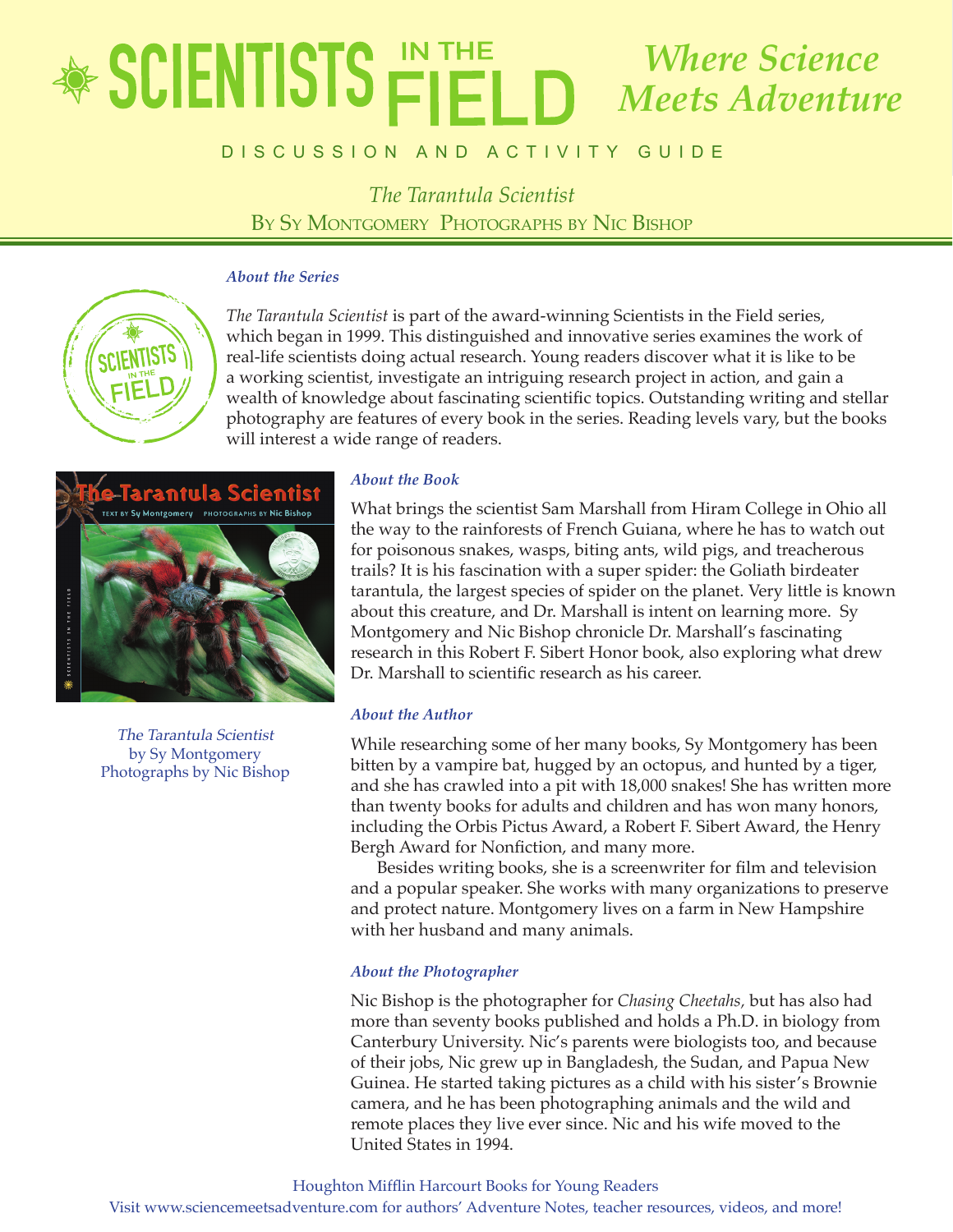Bishop has won many awards for his books, including three Robert F. Siebert Honor awards, the Orbis Pictus Award, and the Boston Globe–Horn Book Award.

## *Pre-Reading Activity*

Think about a time in which you or a family member or a friend hid from others. Discuss the factors that forced the person into hiding. What made the person come out of hiding? Make a list of all the other variables that could induce a person to come out from his or her hiding spot. Make a list of the factors that would cause the person to remain hiding. What do these ideas have in common? Have you ever tried to lure a pet or other animal out of a hiding spot? What did you do?

Develop a class definition of *pests, weeds, parasite, monster, alien, weirdo, freak, oddball, geek,* and other words that have somewhat negative connotations. Do these definitions have common denominators? Is this label, when applied to animals or plants, immutable? If not, what happens to change, say, a pest into a welcomed member of a habitat?

Collect as many picture books or songs about spiders as you can find. Sort them into categories that indicate whether the spider is a pest or a beneficial organism. Notice in the picture books whether or not the spider is drawn based on an actual spider and, if so, which kind of spider is depicted. Are the other creatures and objects in the book drawn to scale compared to the actual size of the spider? What does this suggest?

## *Discussion Questions*

What animals are pests? How much of our definition of pests stems from ignorance? How much of our pest definition stems from ecological imbalances? How much stems from human selfishness?

What would happen to flies, moths, and other animals if spiders became extinct? Could it ever become necessary to protect mosquitoes, spiders, cockroaches, or other animals commonly labeled as pests?

Think about the nursery rhyme, "Little Miss Muffet." What scared Miss Muffet away and why (and extra credit for defining tuffet)? Are you more of a Miss Muffet person or more of a spider person?

If students have seen *Arachnophobia* or *Spider-man*, what elements of these movies reflect accurate information about spiders and where is the exaggeration? Spider silk is incredibly strong! This FACT forms the basis of the Spider-man cartoons and movies. Think about other animals or plants and their special traits. What new animal or plant will form the basis of our next movie or cartoon superhero?

Tarantulas have existed for longer than the dinosaurs. Why? How?

Many people regularly complain that they are misunderstood. What is something about you that other people just do not understand? Or, if this is not a concern, how do you go about making sure that people do understand you?

Think about something you enjoy doing. Now think about sacrifices you would be willing to make in order to keep doing this activity. How much are we willing to sacrifice in order to do a job we enjoy? When does the price of the sacrifice force us to move to other activities? Now change the terminology from "something you enjoy doing" to "something that must be done." Is there still a point in which the sacrifices are just too much?

Are tarantulas scarier than other spiders?

## *Applying and Extending Our Knowledge*

On page 51 we read, *"But all spiders make silk. It's quite a feat. Spiders make silk from glands inside their abdomens, extruding it through special spigots on their undersides called spinnerets. Some spiders can produce up to seven different kinds of silk."* Some spiders spin seven different types of silk that differ in how tough they are. "Toughness" is an actual measurement. How hard is it to fracture the material? Spider silk is also elastic, or stretchy.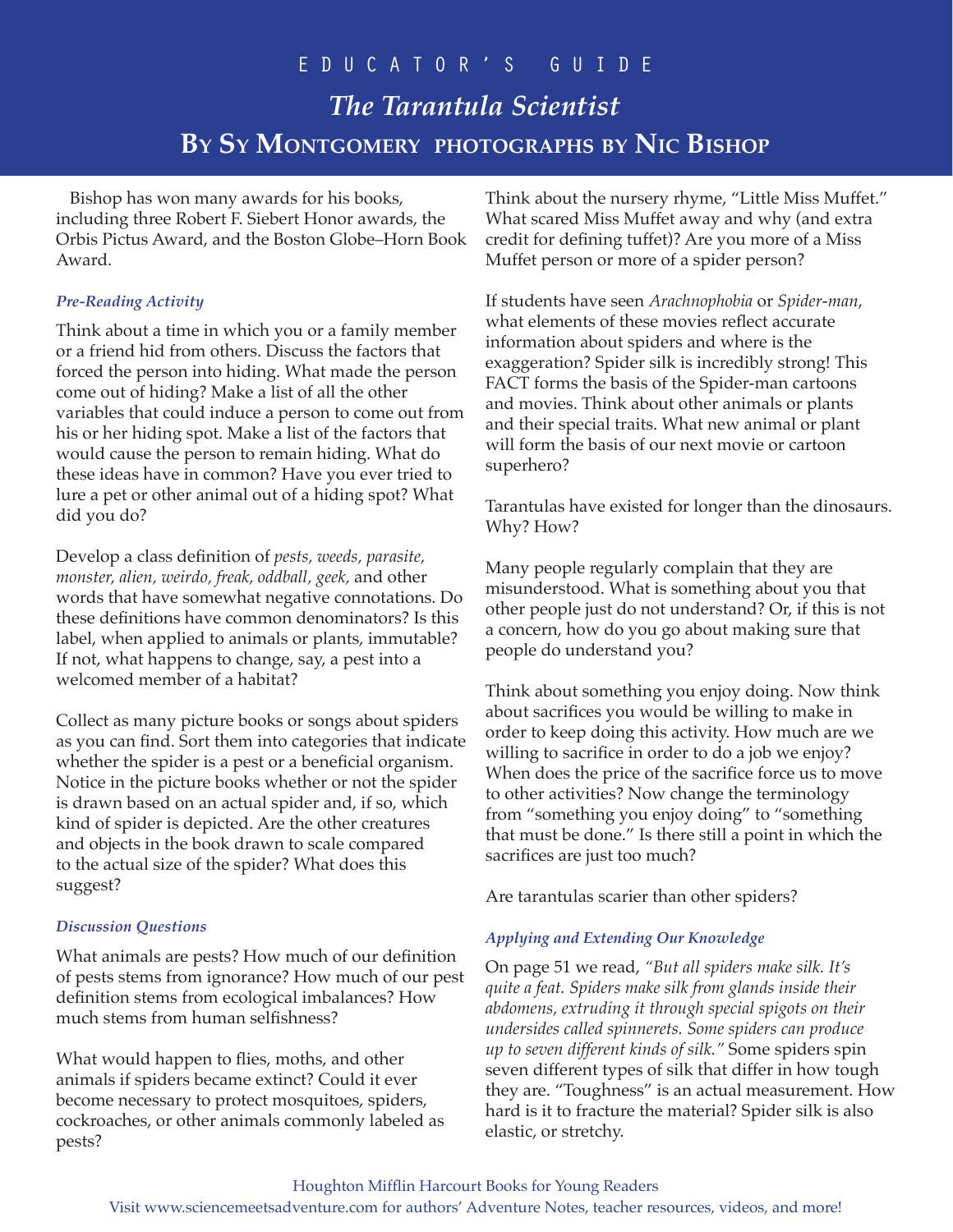## educator's Guide

# *The Tarantula Scientist* **By Sy Montgomery photographs by Nic Bishop**

- Find the toughness of a paper towel, a tissue, and toilet paper (use the same brand for all students). Using a small plastic bowl, marbles (same size and weight), and rubber bands large enough to hold the paper over the bowl, drop marbles onto the paper from two feet above. Did any of the paper rip? Repeat from different heights. What is the relative toughness of the papers tested? Repeat with different brands or heavier marbles, etc.
- Use six different string colors or types to design a chart showing the different kinds of spider silk. Explain its function. Put in order from the toughest to the least tough.
- Touch a cobweb or an empty spider web with a bare hand. Then touch it again with a bit of vegetable oil on your finger. Explain how spiders do not get stuck in their own webs.
- Some spiders build webs, some use silk as a lure, and tarantulas have a welcome mat of silk. Create an online presentation or a poster showing all the different ways that spiders use silk. Be sure to include examples of the actual spiders that use the silk in the way you have shown. Be sure to include all of the examples listed in this book and then see how many more you can find.
- Watch Cheryl Hiyashi's fifteen-minute TED talk about the magnificence of spider silk: www.ted.com/talks/cheryl\_hayashi\_the\_magnificence\_of\_spider\_silk.html

On page 7, we read, *"Sam is a spider scientist, or arachnologist. . . . His specialty? The biggest, hairiest, and, some would say, scariest group of spiders on earth: tarantulas."*

- Begin the exploration of this book by having each class member write down all the facts they know about tarantulas and spiders and all of the myths they know about them. Consolidate the information and keep for reference as students proceed through the book. Make sure to confirm the facts on your list by citing the page numbers that confirm the information OR to move the fact over to the myth and folklore section when a "fact" is proven false (include the page numbers here as well).
- In addition to confirming or rejecting facts students

have listed, make sure to add important facts that were neglected upon creation of the list.

- Go back to some of the books, rhymes, or movies from the discussion questions. Create a Venn diagram showing the differences between real tarantulas and spiders and the make-believe, Hollywood versions. List the differences as well as the similarities. Discuss the kernel of truth the authors or directors use to exaggerate the fear factor. Why are so many people so terrified over these spiders? As big as a tarantula is, it would not survive if you stepped on it.
- Design an ad campaign to accentuate the benefits of tarantulas to our world. If possible, make a sixty-second promotional video that can be shared electronically and shown at your school.
- Do a satirical video exposé (in a 60 Minutes' like format) outlining the slander and libel in fiction and media directed toward the tarantula.

## *Common Core Connections*

CCSS.ELA-Literacy.RST.6-8.1

Cite specific textual evidence to support analysis of science and technical texts.

CCSS.ELA-Literacy.RST.6-8.2

Determine the central ideas or conclusions of a text; provide an accurate summary of the text distinct from prior knowledge or opinions.

CCSS.ELA-Literacy.RST.6-8.3

Follow precisely a multistep procedure when carrying out experiments, taking measurements, or performing technical tasks.

CCSS.ELA-Literacy.RST.6-8.8

Distinguish among facts, reasoned judgment based on research findings, and speculation in a text.

CCSS.ELA-Literacy.RST.6-8.9

Compare and contrast the information gained from experiments, simulations, video, or multimedia sources with that gained from reading a text on the same topic.

### CCSS.ELA-Literacy.W.7.7

Conduct short research projects to answer a question, drawing on several sources and generating additional related, focused questions for further research and investigation.

CCSS.ELA-Literacy.W.7.8

Gather relevant information from multiple print and digital sources, using search terms effectively; assess the credibility and accuracy of each source; and quote or paraphrase the data and conclusions of others while avoiding plagiarism and following a standard format for citation.

### CCSS.ELA-Literacy.W.7.4

Produce clear and coherent writing in which the development, organization, and style are appropriate to task, purpose, and

## Houghton Mifflin Harcourt Books for Young Readers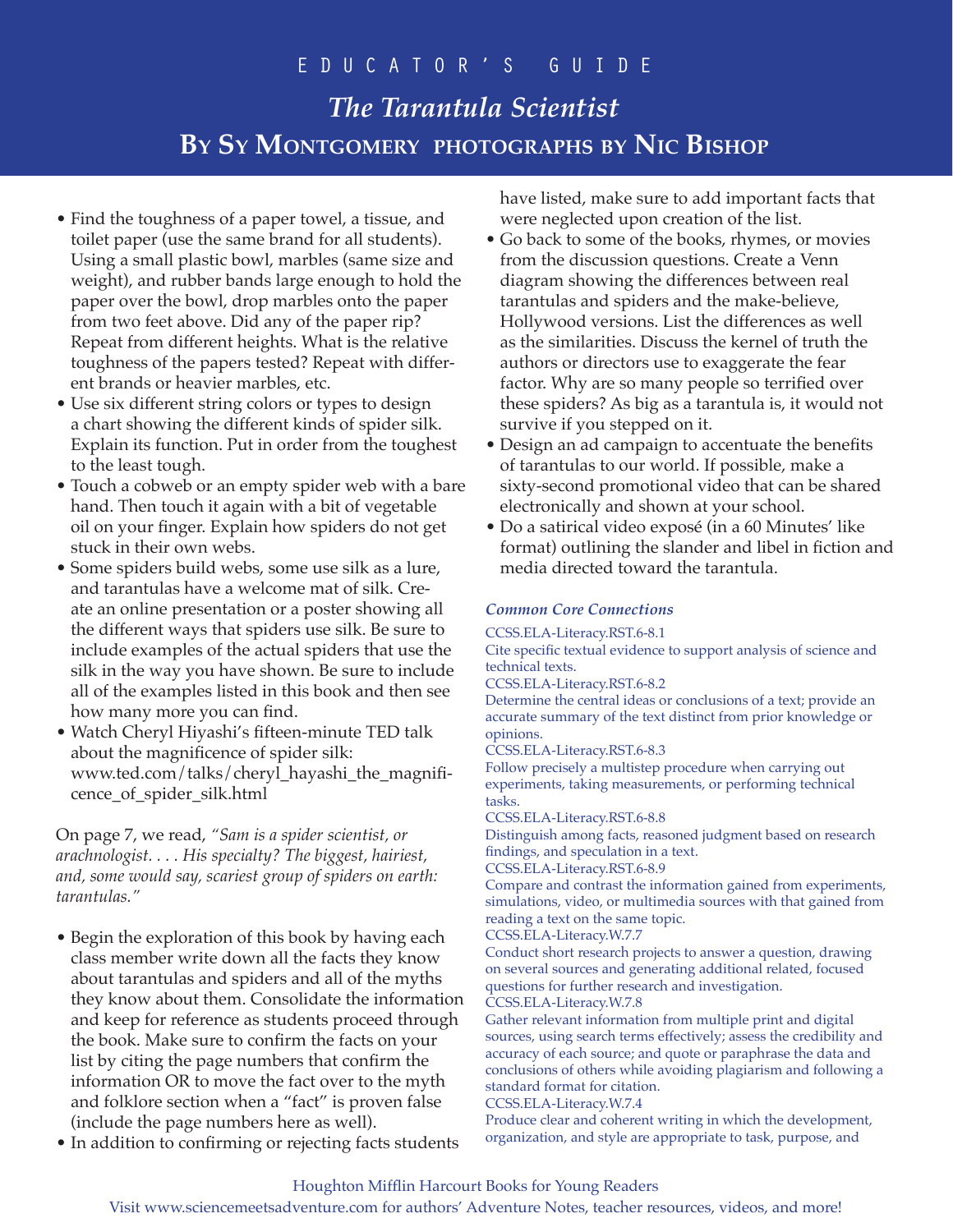audience. (Grade-specific expectations for writing types are defined in standards 1-3 above.) CCSS.ELA-Literacy.W.7.6

Use technology, including the Internet, to produce and publish writing and link to and cite sources as well as to interact and collaborate with others, including linking to and citing sources.

CCSS.ELA-Literacy.RST.6-8.7

Integrate quantitative or technical information expressed in words in a text with a version of that information expressed visually (e.g., in a flowchart, diagram, model, graph, or table).

On page 16 we read, *"The tropical tarantulas and their relatives were on Earth long before the Mediterranean tarantula."* Later on we read that there are about 850 kinds of tarantulas alone, one of the most diverse group of spiders on the planet.

- Make a tropical tarantula card deck, much like a baseball card or Pokémon card. Include nonfiction facts about the various tropical tarantulas. Use online color pictures or color illustrations of the tarantulas. Try to find pictures that are the actual size of the tarantula to use. Make sure the facts include basic biological information: description, range, habitat, diet, general behavior, predators and other threats to the tarantula, an overview of the health of the tarantula, and other interesting facts. Using these facts, create a tarantula card game.
- Do the same thing for the Mediterranean tarantula and other spiders.
- Create a visual (online or poster) presentation describing how tarantulas fit into the arachnid group. Make sure the presentation includes a labeled drawing of one or more tarantulas or spiders, illustrations of ranges, and an indication of the size of the various populations.
- If time and interest permits, find music that matches the Goliath birdeater tarantula behavior. On page 8, we read, *"She thunders out of the hole! Her eight walking feet, each tipped with two claws called tarsi, patter loudly on the dead leaves on the forest floor. 'These tarantulas are the jaguars of the leaf litter,' Sam says. And it's true—to the frogs and worms and insects who live here, this tarantula must be an awesome predator."* But make sure to balance this with the information later in which we learn that Sam has never been bitten and that the tarantulas would rather be left alone. Create

a dance or a skit or a play that accurately describes this large spider.

## *Common Core Connections*

### CCSS.ELA-Literacy.W.7.7

Conduct short research projects to answer a question, drawing on several sources and generating additional related, focused questions for further research and investigation. CCSS.ELA-Literacy.W.7.4 Produce clear and coherent writing in which the development, organization, and style are appropriate to task, purpose, and audience. (Grade-specific expectations for writing types are defined in standards 1-3 above.) CCSS.ELA-Literacy.W.7.3 Write narratives to develop real or imagined experiences or events using effective technique, relevant descriptive details, and wellstructured event sequences.

On page 23 we learn that Sam did not do well in school. *"He got bad grades even in biology."* Everything changed for Sam when he did a project on tarantulas.

- Discuss in small groups the factors that cause you to love science or not love science. Make a list of science projects that have the potential of increasing your interest in science and a list of projects that turn you off. Examine to see whether or not the different projects that make you like or not like science (or any subject) hold anything in common. Have you ever done a science project that was not dictated by a teacher? Why (or why not)?
- Maybe you would not risk bumping your head into wasp's nest to study tarantulas, but are there any animals or plants that would have you increasing your personal discomfort to study? Discuss in groups which animals would cause you to put up with the risk of bites, stings, and other physical annoyances and injuries. Are tarantulas worth studying, even if you are not the one to do it? Where would tarantulas fit on your prioritized list of, the most likely animals you would study if you were a field biologist?
- Debate the necessity and priority of studying tarantulas in a world with many needs and many competing priorities. Research the cost of flying to French Guiana and staying there for several months each year. How many people would need to go? What precautions would need to be taken? What supplies would be needed? What would the expected short-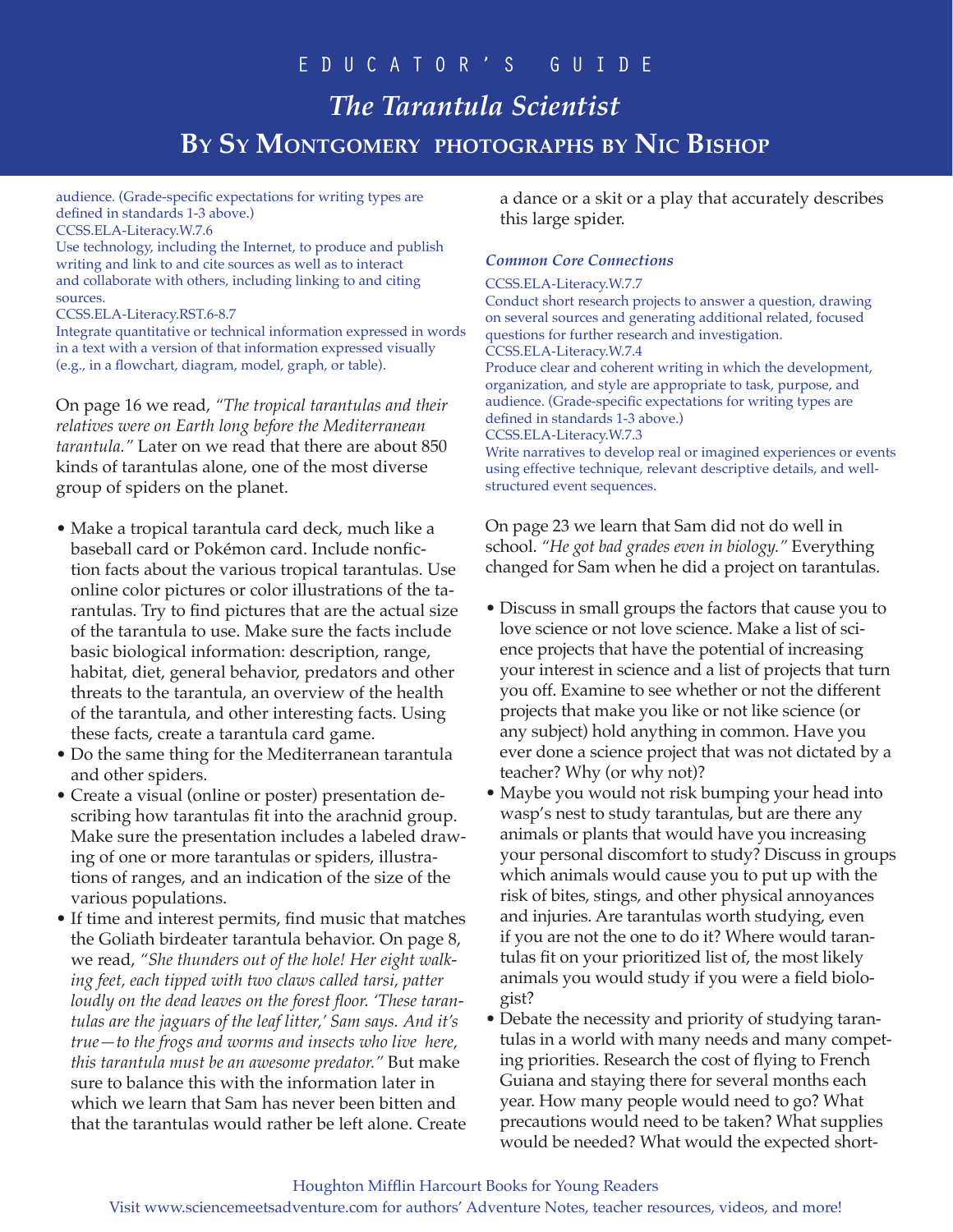term and/or long-term benefits be for these trips? What other regional and national priorities compete with the study of tarantulas? Set up a trial with a prosecutor, defense attorney, judge (or group of judges—like the Supreme Court), and a jury. Spend a few days reviewing the evidence (or as much time as possible) and then have the judges present their written ruling explaining what we should do in terms of tarantula research.

- Poll your student body either in person or via an online survey, such as Survey Monkey, to find out what your students know and feel about tarantulas. Use the survey results to plan an informational campaign supporting tarantulas and attempting to improve the perception of these animals.
- Research insects with venom. Make a chart of all the insects that produce poison. Make a chart showing the type of venom, the amount produced, and how toxic the venom is. What do you predict this venom, in the amount produced by the spider, would do to a baby that weighed 10 pounds, a student that weighed 100 pounds, or an adult that weighed 200 pounds?

### *Common Core Connections*

### CCSS.ELA-Literacy.SL.7.1

Engage effectively in a range of collaborative discussions (one-onone, in groups, and teacher-led) with diverse partners on grade 7 topics, texts, and issues, building on others' ideas and expressing their own clearly.

### CCSS.ELA-Literacy.SL.7.1.a

Come to discussions prepared, having read or researched material under study; explicitly draw on that preparation by referring to evidence on the topic, text, or issue to probe and reflect on ideas under discussion.

### CCSS.ELA-Literacy.W.7.7

Conduct short research projects to answer a question, drawing on several sources and generating additional related, focused questions for further research and investigation.

CCSS.ELA-Literacy.W.7.4

Produce clear and coherent writing in which the development, organization, and style are appropriate to task, purpose, and audience. (Grade-specific expectations for writing types are defined in standards 1-3 above.)

On page 26 we see more evidence that science is driven by a need to answer questions. On this page, the question is about where the Goliath birdeaters live. Your neighborhood probably does not have any Goliath birdeaters, but it probably does have a

variety of spiders, maybe even a tarantula or two. Please use caution in approaching spiders, as some can be dangerous. Please keep your students under supervision, and mention that spiders are also fragile. For all these reasons, spiders should not be handled, but observed at a safe distance only.

- Using a digital camera, take a census of all the spiders you can find in your school and nearby area. Create a field guide to the spiders of your area using these pictures. Work with your classmates, teacher, and school librarian, and other professionals to identify the spiders you find. What other questions do you have about the spiders you find? Outline the process, time, and materials necessary to answer the questions from the class.
- Find a spider or several spiders in your area that you can observe for an extended period of time. Create a field journal in which you post your daily pictures and your picture annotation. Review reasons for dating and signing field journal, as well as accurately describing the location.
- Divide the class into groups and have certain groups specialize in different types of spiders or spider prey (in addition to their field journal work).
- Create a class booklet of the questions students have written. When appropriate, have these questions guide the next day's observations. Have other students use their own observations to formulate answers or theories concerning the questions.
- The activities above may also be used by students in outdoor areas of their own choosing (and assigned as homework or extra credit). Discuss with students whether a field journal could even be done in, say, the lunchroom.
- Compare the class predictions before starting with what the class observes monthly (and at the end of the time period). What new predictions and hypotheses do the students have?
- Since this book was published, more research has accumulated about tarantulas. Do an online search for the most recent discoveries or findings. What has changed? Present this information to the class and come up with new theories about what a tarantula scientist should do next.

### Houghton Mifflin Harcourt Books for Young Readers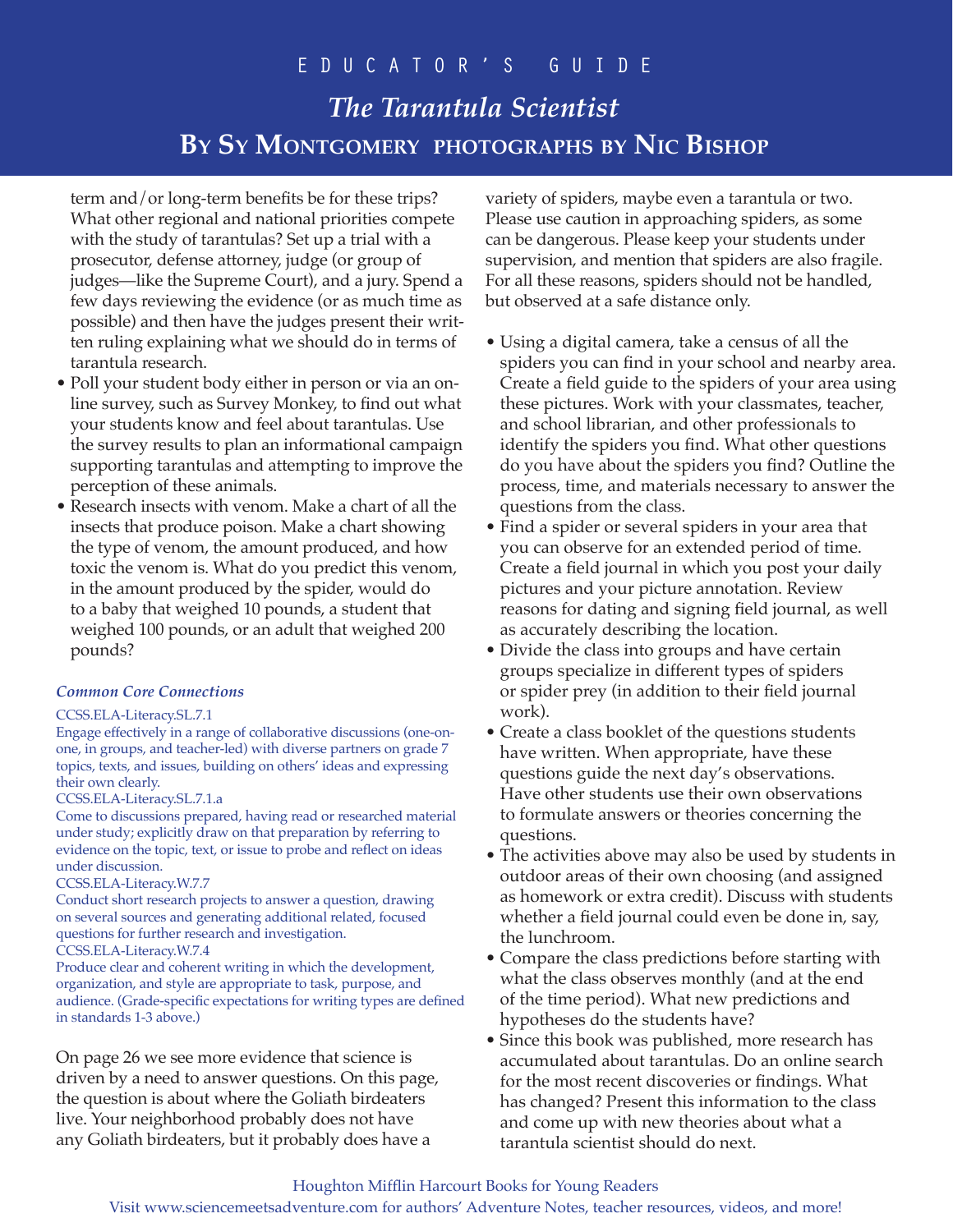- Using recycled materials, make a model of the Goliath birdeater habitat. As much as possible try to disguise the entryways to the spider den, keeping in mind that Sam and his crew found that the dens were easier to find when they traveled uphill. Write an annotation justifying your artistic decisions recreating this habitat.
- Invent a make-believe tarantula and create a habitat for this creature using recycled materials. Create a trading card for your make-believe tarantula based on the card game activity described earlier.

### *Common Core Connections*

### CCSS.ELA-Literacy.W.7.10

Write routinely over extended time frames (time for research, reflection, and revision) and shorter time frames (a single sitting or a day or two) for a range of discipline-specific tasks, purposes, and audiences.

### CCSS.ELA-Literacy.W.7.4

Produce clear and coherent writing in which the development, organization, and style are appropriate to task, purpose, and audience. (Grade-specific expectations for writing types are defined in standards 1-3 above.)

### CCSS.ELA-Literacy.W.7.7

Conduct short research projects to answer a question, drawing on several sources and generating additional related, focused questions for further research and investigation.

### CCSS.ELA-Literacy.W.7.8

Gather relevant information from multiple print and digital sources, using search terms effectively; assess the credibility and accuracy of each source; and quote or paraphrase the data and conclusions of others while avoiding plagiarism and following a standard format for citation.

### CCSS.ELA-Literacy.RST.6-8.3

Follow precisely a multistep procedure when carrying out experiments, taking measurements, or performing technical tasks.

### CCSS.ELA-Literacy.RST.6-8.1

Cite specific textual evidence to support analysis of science and technical texts.

### CCSS.ELA-Literacy.RI.7.8

Trace and evaluate the argument and specific claims in a text, assessing whether the reasoning is sound and the evidence is relevant and sufficient to support the claims. CCSS.ELA-Literacy.RI.7.9

Analyze how two or more authors writing about the same topic shape their presentations of key information by emphasizing different evidence or advancing different interpretations of facts.

The caption on the picture on page 34 states that New World tarantulas brush clouds of irritating hairs from their abdomen to deter would-be predators. These

hairs are like airborne darts and can leave a predator itching for weeks.

- Research the various threats to tarantulas and other spiders. Make a list of predators, biological threats, environmental threats, and other threats that tarantulas must defend against. Rate the threats according to the severity. For each threat, describe (if possible) steps that tarantulas take to minimize the threat. Are there any threats that require human intervention? Justify your answer.
- Describe in your own words how these airborne hairs from the belly of the tarantula could cause itching for weeks.
- One threat to tarantulas is that people eat them. Write down your reaction to eating a tarantula. Then try to look at eating the tarantula from a nutritional standpoint. How much does one weigh? How would one prepare it? How many would one have to eat to be full? How much protein? Keep in mind that millions of organisms live in wheat fields, etc. and that we probably consume more insects than most other countries (although the insects we consume are ground into microscopic pieces). Think about how our emotions dictate our diets and discuss in groups. Do all countries feel the same about consuming insects?

### *Common Core Connections*

### CCSS.ELA-Literacy.W.7.7

Conduct short research projects to answer a question, drawing on several sources and generating additional related, focused questions for further research and investigation.

### CCSS.ELA-Literacy.W.7.4

Produce clear and coherent writing in which the development, organization, and style are appropriate to task, purpose, and audience. (Grade-specific expectations for writing types are defined in standards 1-3 above.)

#### CCSS.ELA-Literacy.SL.7.1

Engage effectively in a range of collaborative discussions (one-onone, in groups, and teacher-led) with diverse partners on grade 7 topics, texts, and issues, building on others' ideas and expressing their own clearly.

On page 63 we read, *"The Goliath birdeater tarantula, Sam discovered, produces sound in a manner unknown in any other living creature. And in making this discovery, he proved—once again—that these primitive 'spider dinosaurs' are actually far more sophisticated than anyone had thought."*

## Houghton Mifflin Harcourt Books for Young Readers